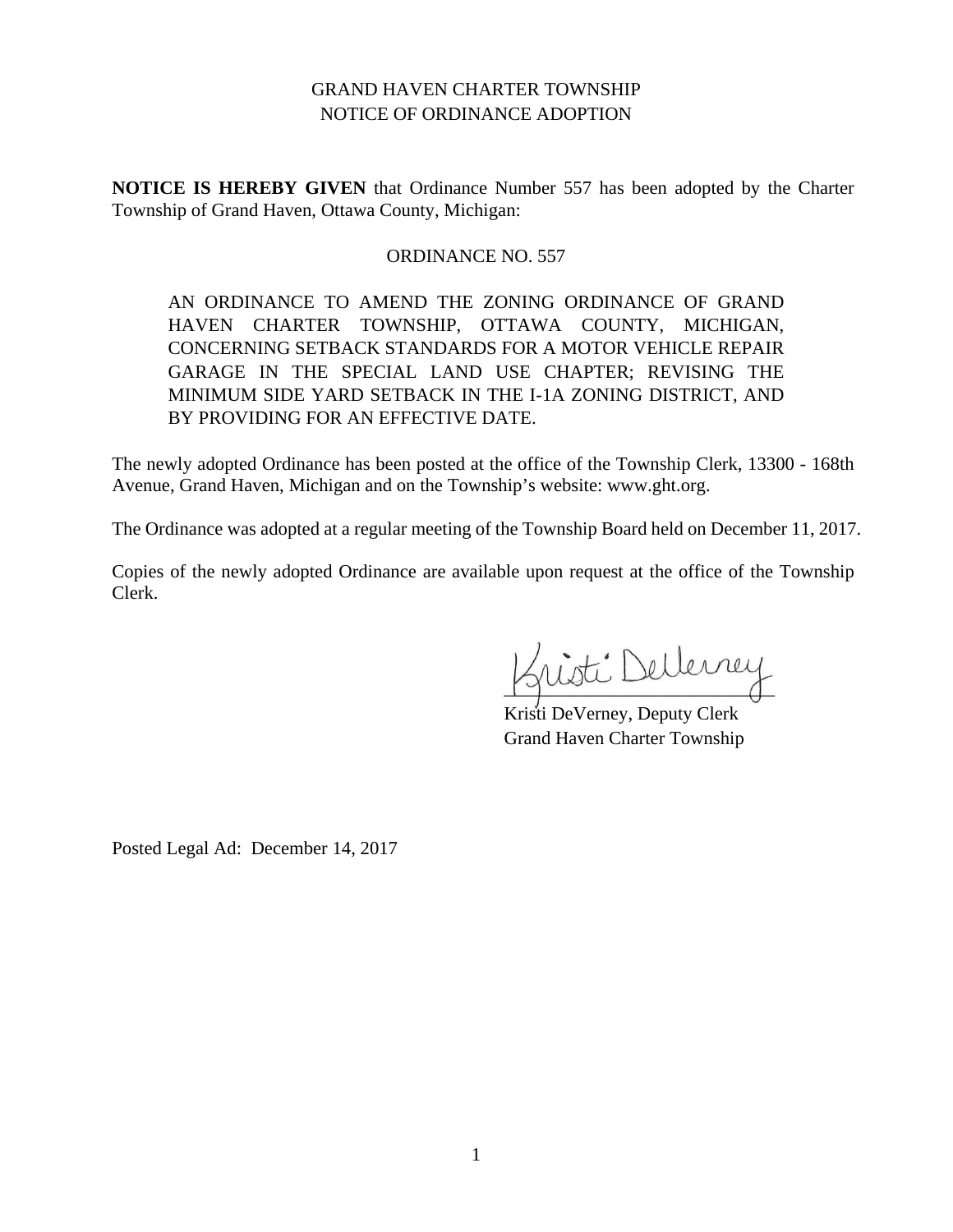# **ORDINANCE NO. 557**

# **ZONING TEXT AMENDMENT ORDINANCE**

AN ORDINANCE TO AMEND THE ZONING ORDINANCE OF GRAND HAVEN CHARTER TOWNSHIP, OTTAWA COUNTY, MICHIGAN, CONCERNING SETBACK STANDARDS FOR A MOTOR VEHICLE REPAIR GARAGE IN THE SPECIAL LAND USE CHAPTER; REVISING THE MINIMUM SIDE YARD SETBACK IN THE I-1A ZONING DISTRICT, AND BY PROVIDING FOR AN EFFECTIVE DATE.

GRAND HAVEN CHARTER TOWNSHIP, COUNTY OF OTTAWA, AND STATE OF MICHIGAN, ORDAINS:

Section 1. I-1A Corridor Industrial District – Design Requirements. Section 16A.4.1 of the Grand Haven Charter Township Zoning Ordinance shall be restated in its entirety as follows.

| Minimum lot area                                                             | 1 acre                                      |  |  |  |  |  |
|------------------------------------------------------------------------------|---------------------------------------------|--|--|--|--|--|
| Minimum lot width                                                            | $110$ feet                                  |  |  |  |  |  |
| Maximum height of structures                                                 | $21/2$ stories, or 35 feet                  |  |  |  |  |  |
| Front yard setback                                                           | 75 feet                                     |  |  |  |  |  |
| Rear yard setback                                                            | 25 feet                                     |  |  |  |  |  |
| Side yard setback                                                            | Each side shall have at least ten (10) feet |  |  |  |  |  |
| See also footnotes 4; and 8 in Chapter 21 (Schedule of District Regulations) |                                             |  |  |  |  |  |

1. Standards for height, bulk, density, and area.

Section 2. Special Land Uses – Motor Vehicle Repair Garages. Section 19.07.25.A of the Grand Haven Charter Township Zoning Ordinance shall be restated in its entirety as follows (the rest of Section 19.07.25 as currently stated shall remain in its entirety).

- A. All buildings, structures, and equipment shall be located at least seventyfive (75) feet from any right-of-way line, and shall comply with the following setbacks:
	- 1) Property located in the I-1 or I-1A zoning district shall be setback at least ten (10) feet from any interior side lot line, and shall be setback at least twenty-five (25) feet from any side street lot line;
	- 2) Property located in the C-1 zoning district shall be setback at least thirty (30) feet from any side or rear lot line; and
	- 3) Property that abuts a residential zoning district shall be setback at least fifty (50) feet.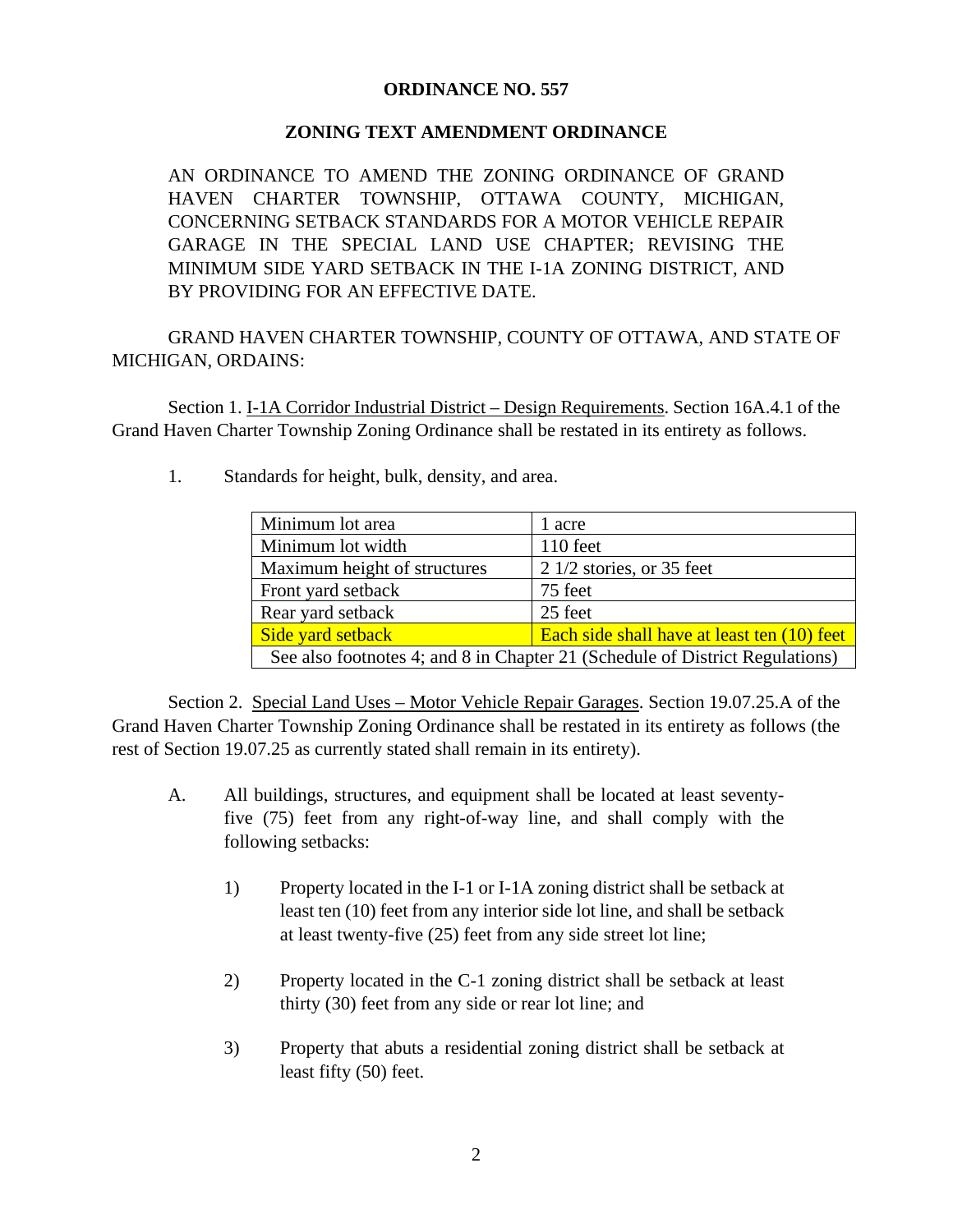Section 3. Schedule of District Regulations. Section 21.02 of the Grand Haven Charter Township Zoning Ordinance shall be restated in its entirety as follows.

|                                              | Min Lot Area<br>(per Dwelling<br><b>Unit where</b> | <b>Minimum Lot</b><br><b>Width in Feet</b> | <b>Maximum Height</b><br>of Structures |      | Front | <b>Minimum Side Yard</b><br><b>Setback in Feet</b> |                                                                         | Rear | <b>Min Floor</b><br>Area per<br><b>Dwelling</b> | <b>Maximum</b><br>Number of<br>Units per | <b>Footnotes</b>           |
|----------------------------------------------|----------------------------------------------------|--------------------------------------------|----------------------------------------|------|-------|----------------------------------------------------|-------------------------------------------------------------------------|------|-------------------------------------------------|------------------------------------------|----------------------------|
|                                              | applicable)<br>in Sq Ft or Acres                   |                                            | <b>Stories</b>                         | Feet |       | <b>One Side</b>                                    | <b>Total Of Two</b>                                                     |      | Unit in Sq<br>Feet                              | <b>Building</b>                          |                            |
| <b>AG Agricultural</b>                       | 20 Acres                                           | 330                                        | 2.5                                    | 35   | 50    | 20                                                 | 50                                                                      | 50   | 1,100                                           | N/A                                      | 1; 8; 9; 11; 18            |
| <b>RP</b> Rural Preserve                     | 10 Acres                                           | 330                                        | 2.5                                    | 35   | 50    | 20                                                 | 50                                                                      | 50   | 1,240                                           | N/A                                      | 1; 8; 9; 11; 14            |
| <b>RR Rural Residential</b>                  | 45,000                                             | 150                                        | 2.5                                    | 35   | 50    | 20                                                 | 50                                                                      | 50   | 1,100                                           | N/A                                      | 1; 8; 9; 11; 17            |
| <b>LDR Low Density Residential</b>           | 25,000                                             | 125                                        | 2.5                                    | 35   | 50    | 20                                                 | 40                                                                      | 50   | 1,240                                           | N/A                                      | 2; 8; 10; 17               |
| R-1 Single Family Residential                | 15,000                                             | 100                                        | 2.5                                    | 35   | 50    | 15                                                 | 35                                                                      | 50   | 1,240                                           | N/A                                      | 2; 8; 10; 13; 15; 16; 17   |
| R-2 Single Family Residential                | 13,000                                             | 80                                         | 2.5                                    | 35   | 50    | $10\,$                                             | 25                                                                      | 50   | 1,100                                           | N/A                                      | 2; 8; 9; 13; 15; 17        |
| R-3 Two Family Residential                   | 7,500                                              | 100                                        | 2.5                                    | 35   | 50    | $10\,$                                             | 25                                                                      | 50   | 1,100                                           | N/A                                      | 2; 5; 7; 8; 13; 17         |
| R-3.5 Restricted Multiple Family Residential |                                                    |                                            |                                        |      |       |                                                    |                                                                         |      |                                                 |                                          |                            |
| Adjacent to AG District                      | 9,000                                              | 100                                        | 2.5                                    | 35   | 50    | 10                                                 | 30                                                                      | 50   | 884                                             | $\overline{4}$                           | 2; 5; 6; 8; 11; 12; 13; 14 |
| <b>Adjacent to RP District</b>               | 9,000                                              | 100                                        | 2.5                                    | 35   | 50    | 10                                                 | 30                                                                      | 50   | 884                                             | $\overline{4}$                           | 2; 5; 6; 8; 11; 12; 13; 14 |
| Adjacent to RR District                      | 9,000                                              | 100                                        | 2.5                                    | 35   | 50    | 10                                                 | 30                                                                      | 50   | 884                                             | $\overline{4}$                           | 2; 5; 6; 8; 11; 12; 13; 14 |
| <b>Adjacent to LDR District</b>              | 9,000                                              | 100                                        | 2.5                                    | 35   | 50    | 10                                                 | 30                                                                      | 50   | 884                                             | $\overline{4}$                           | 2; 5; 6; 8; 11; 12; 13; 14 |
| Adjacent to R-1 District                     | 7,800                                              | 100                                        | 2.5                                    | 35   | 50    | 10                                                 | 30                                                                      | 50   | 884                                             | $\overline{4}$                           | 2; 5; 6; 8; 12; 13; 14     |
| Adjacent to R-2 District                     | 7,800                                              | 100                                        | 2.5                                    | 35   | 50    | 10                                                 | 30                                                                      | 50   | 884                                             | $\overline{4}$                           | 2; 5; 6; 8; 12; 13; 14     |
| Adjacent to R-3 District                     | 4,500                                              | 100                                        | 2.5                                    | 35   | 50    | $10\,$                                             | 30                                                                      | 50   | 884                                             | 8                                        | 2; 5; 6; 8; 12; 13; 14     |
| Adjacent to R-3.5 District                   | 3,000                                              | 100                                        | 2.5                                    | 35   | 50    | 10                                                 | 30                                                                      | 50   | 832                                             | 16                                       | 2; 5; 6; 8; 12; 13; 14     |
| Adjacent to R-4 District                     | 3,000                                              | 100                                        | 2.5                                    | 35   | 50    | 10                                                 | 30                                                                      | 50   | 832                                             | 16                                       | 2; 5; 6; 8; 12; 13; 14     |
| Adjacent to R-5 District                     | 3,000                                              | 100                                        | 2.5                                    | 35   | 50    | 10                                                 | 30                                                                      | 50   | 832                                             | 16                                       | 2; 5; 6; 8; 12; 13; 14     |
| Adjacent to C-1                              | 3,000                                              | 100                                        | 2.5                                    | 35   | 50    | 10                                                 | 30                                                                      | 50   | 832                                             | 24                                       | 2; 5; 6; 8; 12; 13; 14     |
| Adjacent to I-1                              | 3,000                                              | 100                                        | 2.5                                    | 35   | 50    | 10                                                 | 30                                                                      | 50   | 832                                             | 24                                       | 2; 5; 6; 8; 12; 13; 14     |
| Adjacent to I-1A                             | 3,000                                              | 100                                        | 2.5                                    | 35   | 50    | 10                                                 | 30                                                                      | 50   | 832                                             | 24                                       | 2; 5; 6; 8; 12; 13; 14     |
| R-4 Multiple Family Residential              | 3,000                                              | 100                                        | 2.5                                    | 35   | 50    | 10                                                 | 30                                                                      | 30   | 884                                             | N/A                                      | 2; 3; 5; 6; 7; 8; 13       |
| R-5 Manufactured Mobile Home Park            |                                                    |                                            |                                        |      |       |                                                    | See Chapter 13 For Regulations Governing Manufactured Mobile Home Parks |      |                                                 |                                          |                            |
| S P Service Professional                     | 25,000                                             | 100                                        | 2.5                                    | 35   | 50    | 5                                                  | 10                                                                      | 25   | N/A                                             | N/A                                      | 4:8                        |
| C-1 Commercial                               | 35,000                                             | 110                                        | 2.5                                    | 35   | 50    | 9                                                  | 18                                                                      | 20   | N/A                                             | N/A                                      | 4:8                        |
| I-1 Industrial                               | 1 Acre                                             | 110                                        | 2.5                                    | 35   | 75    | 20                                                 | 40                                                                      | 25   | N/A                                             | N/A                                      | 4;8                        |
| I-1A Corridor Industrial                     | 1 Acre                                             | 110                                        | 2.5                                    | 35   | 75    | 10                                                 | 20                                                                      | 25   | N/A                                             | N/A                                      | 4;8                        |